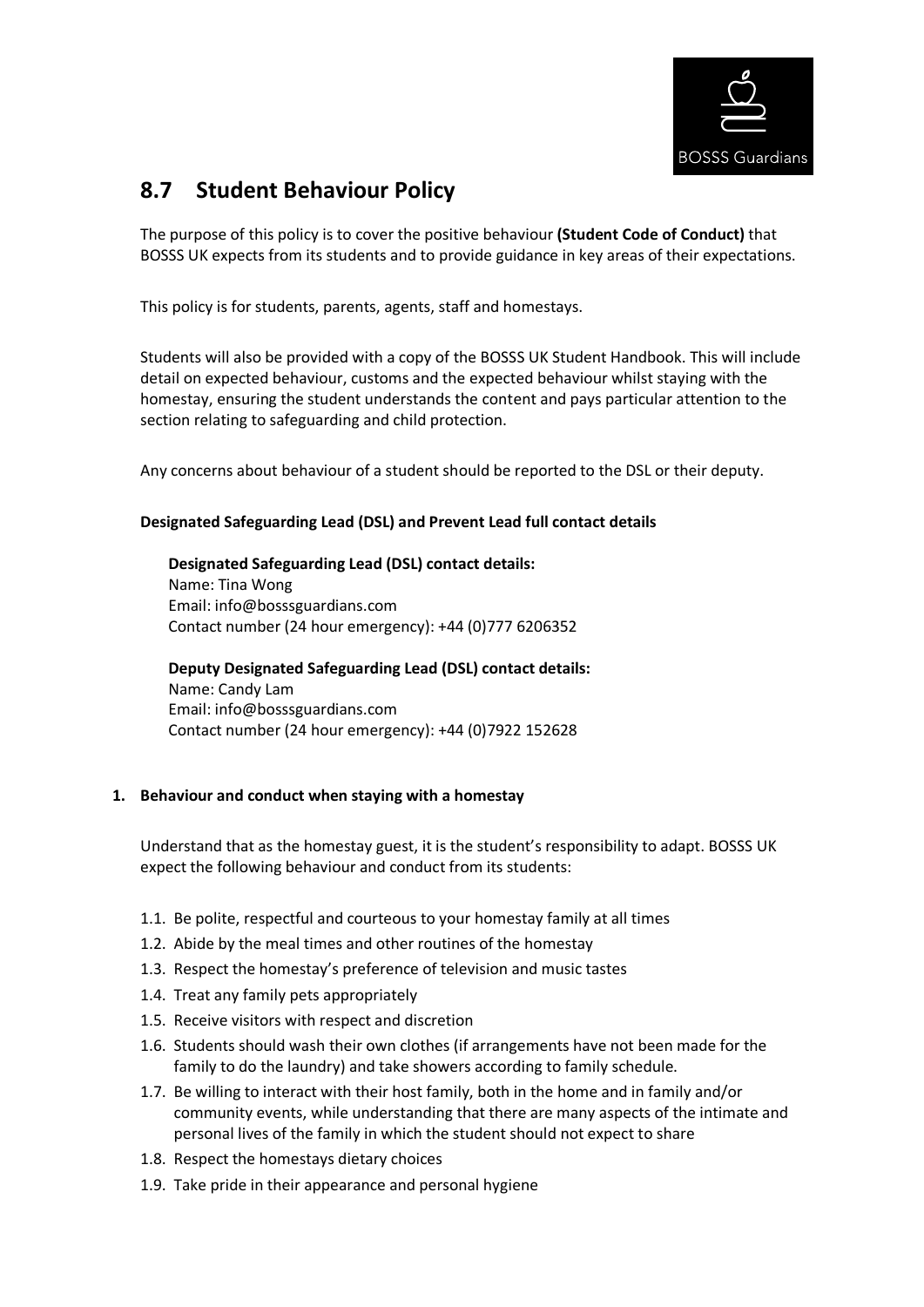

- 1.10. Respect all property belonging to school, home stay family and fellow students
- 1.11. Do not take or damage property, which does not belong to you.
- 1.12. Keep their own living space clean and tidy
- 1.13. Advise your homestay family if you are planning to be late or absent for a meal
- 1.14. If travelling to a different town or area, to advise your home stay and BOSSS UK of your method of travelling, with whom you are travelling with, time of departure and estimated time of return.
- 1.15. Adhere to the homestay rules and requests regarding the use of shower at night, use of telephone, use of Internet and bedtime curfews
- 1.16. To show tolerance and respect towards people of all religions and be alert to any attempts at indoctrination or radicalisation. If aware of such incidences to report to the BOSSS UK Designated Safeguarding Lead or their deputy.
- 1.17. Generally you should adhere to school rules when in your home stay family.

#### 2. **Guidelines concerning any sanctions and how these are recorded**

- 2.1. Students breaching any of BOSSS UK's policies will be subject to disciplinary action this will involve
	- 2.1.1.The date of the breach and its description will be recorded in the BOSSS UK's policy breach log
	- 2.1.2.The students parents, homestay, school and law enforcement will be notified appropriately
	- 2.1.3.If a sanction is appropriate this will be discussed and agreed between the parents, homestay, school and law enforcement
	- 2.1.4.If any sanction is appropriately imposed such as 'grounding' the penalty will be recorded in the policy breach log
	- 2.1.5.If monitoring of the student and sanction is appropriate this will also be documented in the breach log
	- 2.1.6.Typical sanctions include:
		- 2.1.6.1. Verbal reprimand
		- 2.1.6.2. Boarding detention
		- 2.1.6.3. Early bedtime
		- 2.1.6.4. Community service
		- 2.1.6.5. Withdrawal of privilege
		- 2.1.6.6. Isolation from peers
		- 2.1.6.7. Suspension
		- 2.1.6.8. Permanent exclusion

#### **3. Curfew arrangements**

- 3.1. Students under the age of 18 will be given curfew times depending on their age and must be adhered to.
- 3.2. If the student under the age of 18 is aware that they will be late, they must inform their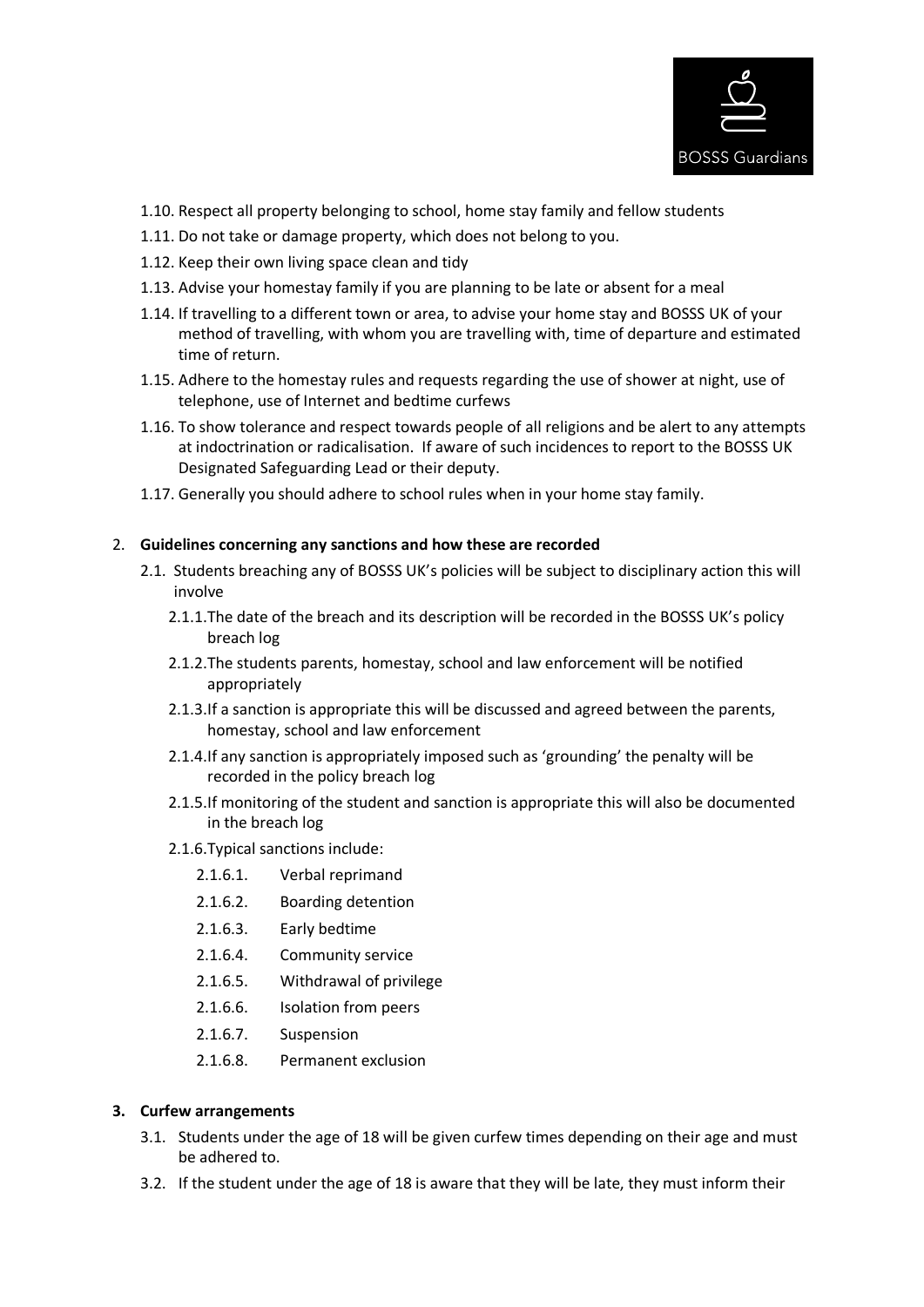

host immediately.

- 3.3. If a homestay deems that the set curfew times are not appropriate and wishes the student to return home earlier, the student must abide b the curfew set.
- 3.4. If no curfew time has been specifically set for the student/guest, then recommended curfew times are stated in host confirmation letters.
- 3.5. Recommended curfew times for host families:
	- 3.5.1.Student age 13 & younger must not be allowed out of the homestay unaccompanied at anytime
	- 3.5.2.Student 14-15 years old must be home between 21.00hrs and 21.30hrs
	- 3.5.3. Student 16-17 years old must be home between 22.00hrs and 22.30hrs
- 3.6. In the event that a student fails to arrive home by these times, and cannot be contacted by for example mobile phone the host family must inform the Designated Safeguarding lead or their deputy immediately.

## **4. Use of the kitchen area**

- 4.1. Use of the kitchen area is permitted outside of meal times for snacks and drinks.
- 4.2. Be respectful of the homestays kitchen and not leave dirty cutlery or crockery out. If you use cutlery or crockery please ensure they are washed appropriate and put away or placed in the dishwasher appropriately
- 4.3. Do not help yourself to food in a homestays kitchen without prior consent

# **5. Use of the bathroom**

- 5.1. Use of the bathroom is permitted as and when required
- 5.2. Be respectful of the homestays bathroom and do not leave wet towels or dirty laundry lying around
- 5.3. Be mindful of the homestay family's bathroom habits and schedule Do not help yourself to the host family's toiletries without prior consent

# **6. Use of the Wi-Fi / access to the home computer**

- 6.1. Please use the Internet and IT responsibly and in accordance with the E-Safety Guidelines (see safeguarding policy, section 8)
- 6.2. Do not use the family's Wi-Fi to download large amounts of data or for streaming unless this usage has been agreed with the homestay
- 6.3. Students are not allowed to use the Internet for any illegal activity; this includes accessing sites meant for adults or 18 years or older such as pornographic or gambling sites. Students must not search for, or browse through, any sites that contain offensive, obscene, violent, dangerous, inflammatory, racist or extremist material. Downloading any unlicensed material such as music, video, TV programmes, games and PDF files is illegal and therefore not permitted.
- 6.4. Please ask permission first if you wish to use the host family's home computer.
- 6.5. Any student found to have used the homestay families Internet for illegal activity should be reported to the Designated Safe Guarding Lead or their deputy and disciplinary sanctions may follow this.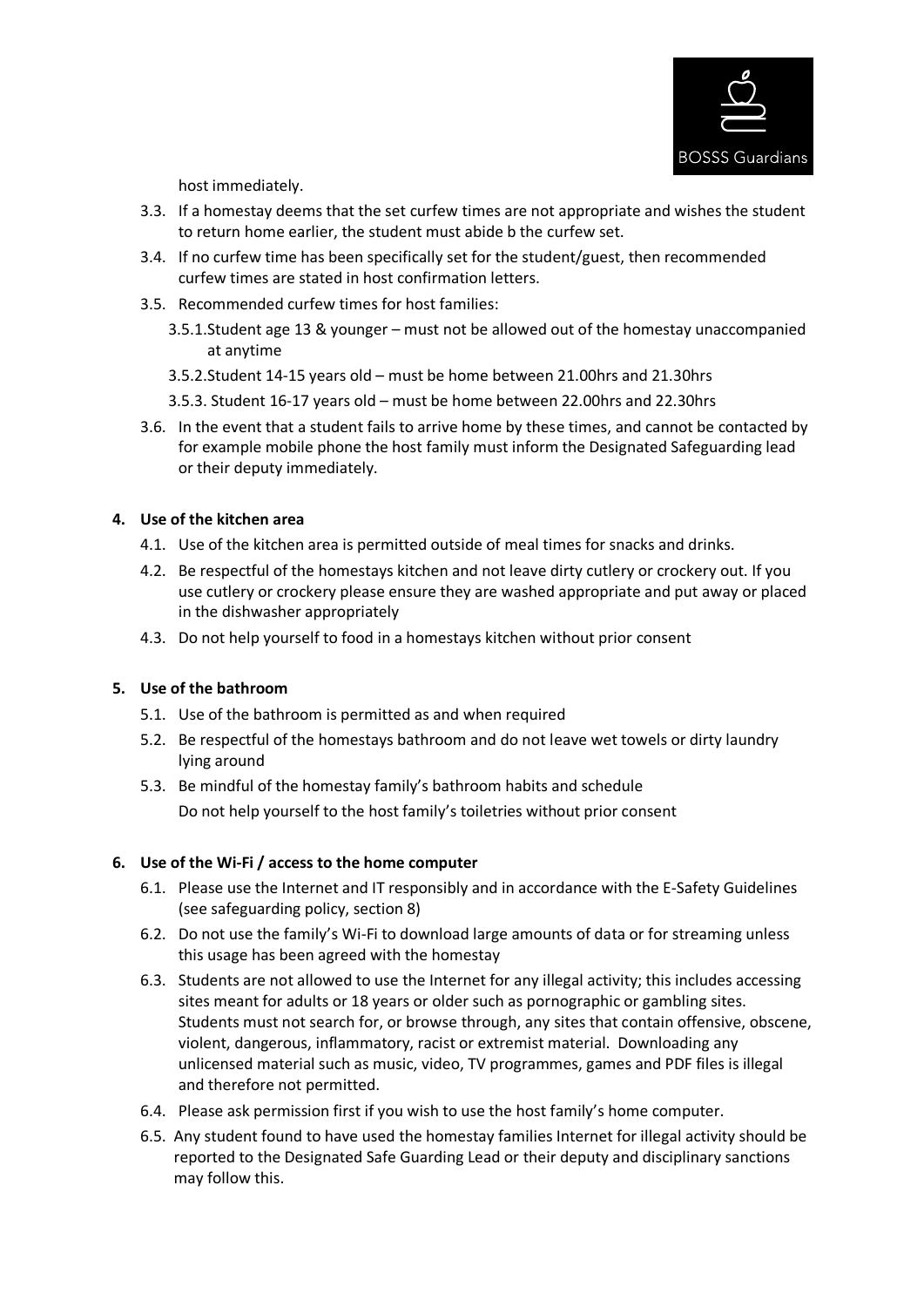

# **7. Rules regarding the consumption of alcohol**

- 7.1 Students are not permitted to purchase or consume alcohol under the age of 18
- 7.2 Any student who has been found to have purchased or be seen drinking alcohol under the age of 18 should be reported to the Designated Safe Guarding Lead or their deputy and disciplinary sanctions may follow this.

## **8. Rules regarding the use of drugs and illegal substances**

- 8.1. Students are not permitted to take, handle, purchase or distribute illegal substances such as drugs
- 8.2. Any student who has been found to have taken, handled or distributed any form of illegal substance such as drugs should be reported to the Designated Safe Guarding Lead or their deputy and disciplinary sanctions may follow this.

#### **9. Rules regarding smoking**

- 9.1. Students are not permitted to purchase or consume cigarettes under the age of 18
- 9.2. Any student who has been found to have purchased or seen smoking cigarettes under the age of 18 should be reported to the Designated Safe Guarding Lead or their deputy and disciplinary sanctions may follow this.
- 9.3. If the student is over 18, do not smoke on host premises or grounds unless a designated area has been agreed. Ensure the cigarette stubs are disposed of appropriately Put stubs in the bins provided.

#### **10. Rules regarding sexual activity**

- 10.1. Students are not permitted to have intimate relationships under the age of consent (16)
- 10.2. Please note, the age of consent to any form of sexual activity is 16 for both men and women. The age of consent is the same regardless of the gender or sexual orientation of a person and whether the sexual activity is between people of the same or different gender.
- 10.3. Please note, it is an offence for a person aged 18 or over to have any sexual activity with a person under the age of 18 if the older person holds a position of trust (for example a teacher or social worker) as such sexual activity is an abuse of the position of trust.
- 10.4. Any student who has been found to have engaged in sexual activity or inappropriate intimate relationships under the age of 16 should be reported to the Designated Safe Guarding Lead or their deputy and disciplinary sanctions may follow this.

#### **11. Rules regarding tattoos and piercings**

- 11.1. Students under the age of 18 are not permitted to receive a tattoo
- 11.2. Any students over the age of 18 must abide by the rules and policy mandated/set set by their individual school that they attend for tattoos
- 11.3. Students of all ages must abide by the rules and policy mandated/set by their individual school that they attend for piercings